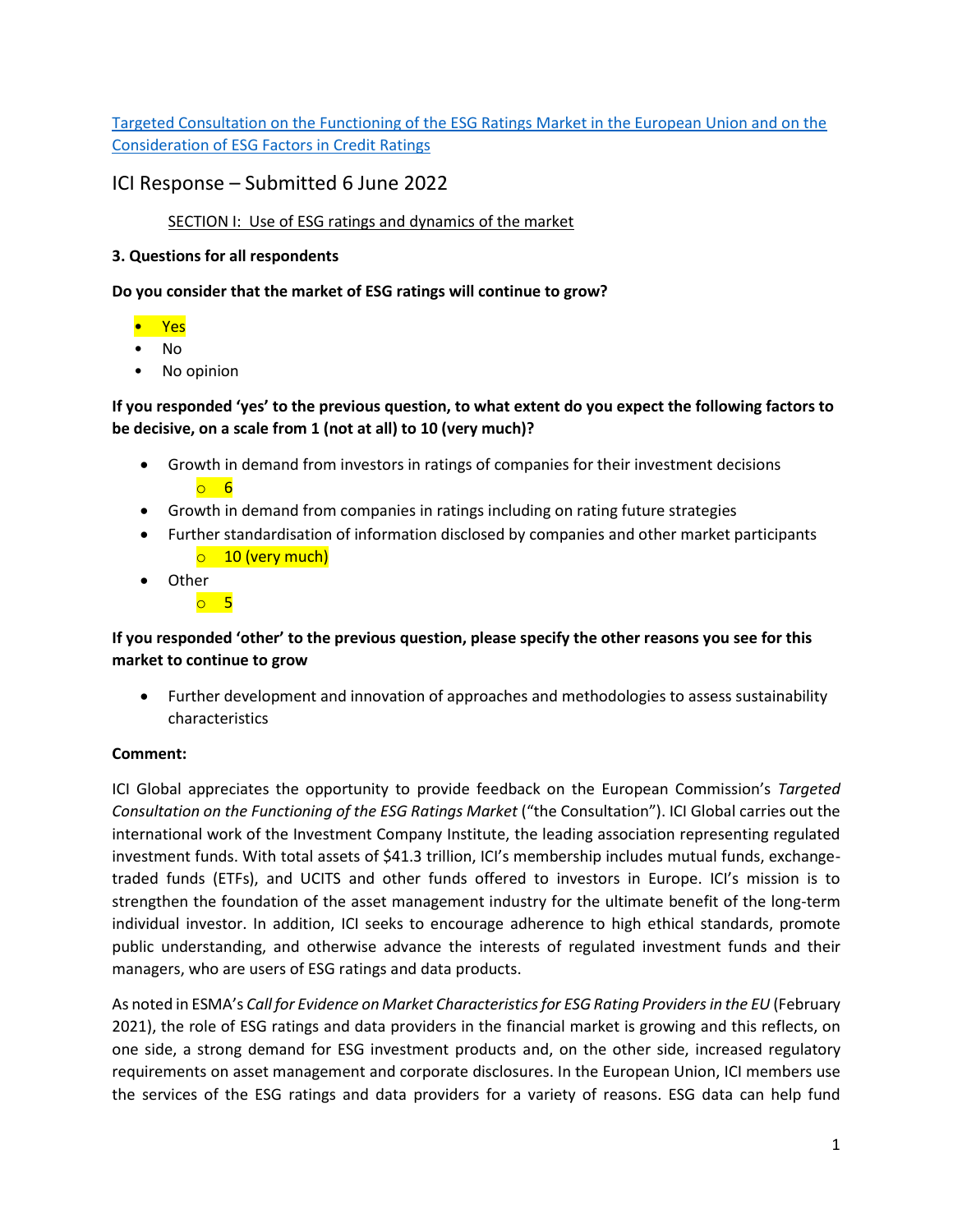managers meet regulatory disclosure requirements, including under the Sustainable Finance Disclosure Regulation (SFDR). As global advisers to UCITS, mutual funds, ETFs and closed-end funds, our members may use third-party ESG ratings as one input among many that inform investment analyses.

The growth and evolution of the ESG ratings and data market will continue alongside the growth of sustainable investing, improvement and availability of data reported by companies, and the development of innovative sustainable investment strategies aimed at meeting the wide variety of investor preferences.

Ultimately, we believe that improvements to market practices of ESG ratings and data providers are needed. As a first step, these improvements can be addressed by principles-based industry standards, such as a code of conduct, to help drive convergence around best practices in the industry. Any intervention taken should allow for the continued growth and evolution of this space, and we caution against differentiating between ESG ratings and data products.

ICI agrees with the definition of ESG ratings provided, but we strongly encourage the Commission to clarify that the definition of ESG ratings includes only commercial ESG ratings intended for sale to third parties, and excludes ESG assessments that asset managers may develop internally for their own use.

## SECTION II: Functioning of the ESG ratings market

**Do you think the current level of correlation between ratings assessing the same sustainability aspects is adequate?**

- Yes
- No
- No opinion

#### **Please explain your answer:**

One of the most significant recent global financial trends is the increasing investor interest in sustainable investing. The fund industry is responding to this increased interest by, among other things, creating new funds that explicitly tailor their investments to specific ESG criteria. Continued innovation in the fund industry reflects the increasing array of clients' sustainable investing objectives. In tandem, the ESG ratings market is developing and includes a diverse range of providers and products covering aggregated ESG assessments as well as analyses of individual E, S and G issues, using different approaches. This diversity of views, independent methodologies, innovation, and competition is beneficial to the markets and investors.

ESG ratings are opinions, just like the buy/hold/sell opinions that are commonplace among sell-side analysts. An ESG rating illustrates the subjective opinion of one rating provider. Similar to the financial outlook of sell-side analysts, ESG ratings on a particular sustainability aspect may vary dramatically depending on the underlying data and methodology used to formulate the opinion. This variation is healthy and necessary in the ESG space, given that there is no one-size-fits-all way to measure sustainability. Even using the example of one measurable sustainability aspect, such as carbon emissions, there are different ways to rate a company. For example, a rating focused on carbon emissions could reflect how the company compares to others within its sector, or alternatively how it compares to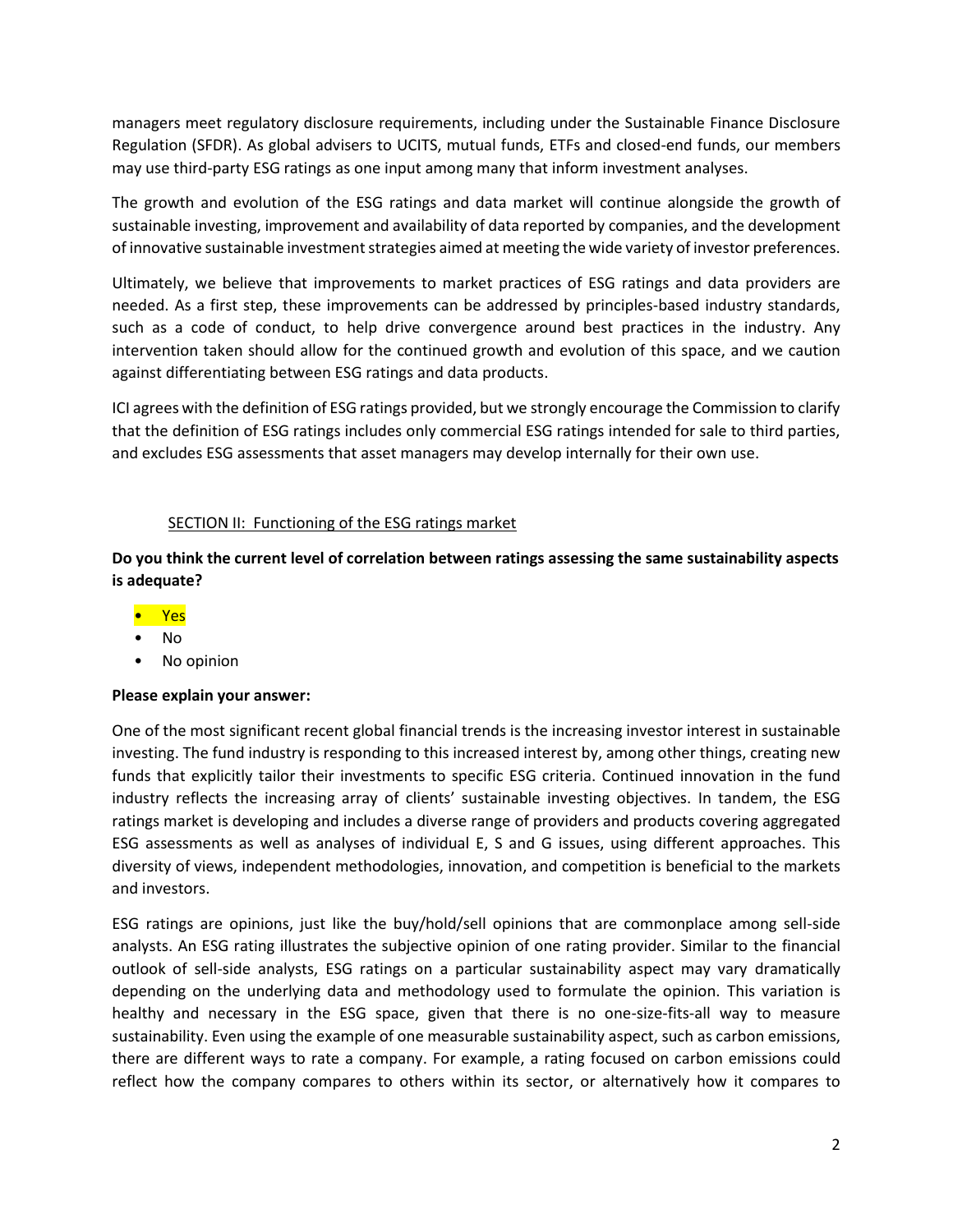companies of a similar size across numerous sectors. The rating could be based on Scope 1 or Scope 2 carbon emissions, and may or may not take into account the use of any carbon credits or offsets.

Transparency to users of ESG ratings is key. While there may be good reasons for ratings to vary due to differences in focus, methodology, and sources of data, transparency about these features is crucial for asset managers to understand why providers may arrive at different ratings for the same companies. Asset managers must be able to understand the product's intended purpose, including its objective and methodology, in order to determine whether the ESG rating would meet the manager's specific needs. Moreover, ESG ratings providers should be willing and able to explain how they arrived at a particular company's rating so that the asset manager can understand why a company may have different ratings among different providers.

Additionally, consistency in applying the same methodology within an offered rating product is important. ESG ratings providers should be transparent about any written policies and procedures that ensure internal methodologies are applied consistently. ESG ratings and data providers should be able to balance the need to provide users with sufficient transparency with the need to protect intellectual property and proprietary information.

## **How much do you consider each of the following to be an issue, on a scale from 1 (no issue) to 10 (very significant issue)**

- There is a lack of transparency on the methodology and objectives of the respective ratings  $\circ$  6
- The providers do not communicate and disclose the relevant underlying information o 6
- The providers use very different methodologies

 $\overline{\phantom{0}}$ 

## $\circ$  1 (no issue)

- ESG ratings have different objectives (they assess different sustainability aspects)
	- $\circ$  1 (no issue)
- Other issue(s)

## **If you responded 'other issue' in the previous question, please explain which one(s)**

• There is a lack of transparency on basic features of ESG ratings products, such as the product coverage, and timing and frequency of data collection

#### **Comment:**

As we noted in the response to the previous question, the use of different methodologies is healthy and necessary in the ESG space, given that there is no one-size-fits-all way to measure even one sustainability aspect. Likewise, we think the variety of ESG ratings reflecting different sustainability aspects is positive and aligns with the variety of sustainability-related funds and strategies being developed and offered to meet investor preferences.

We believe that transparency from ESG ratings providers to users of those products about methodology, objectives, and underlying data should be improved. Additional transparency around methodology and specific objectives of the ratings products would be beneficial to investors to understand what is being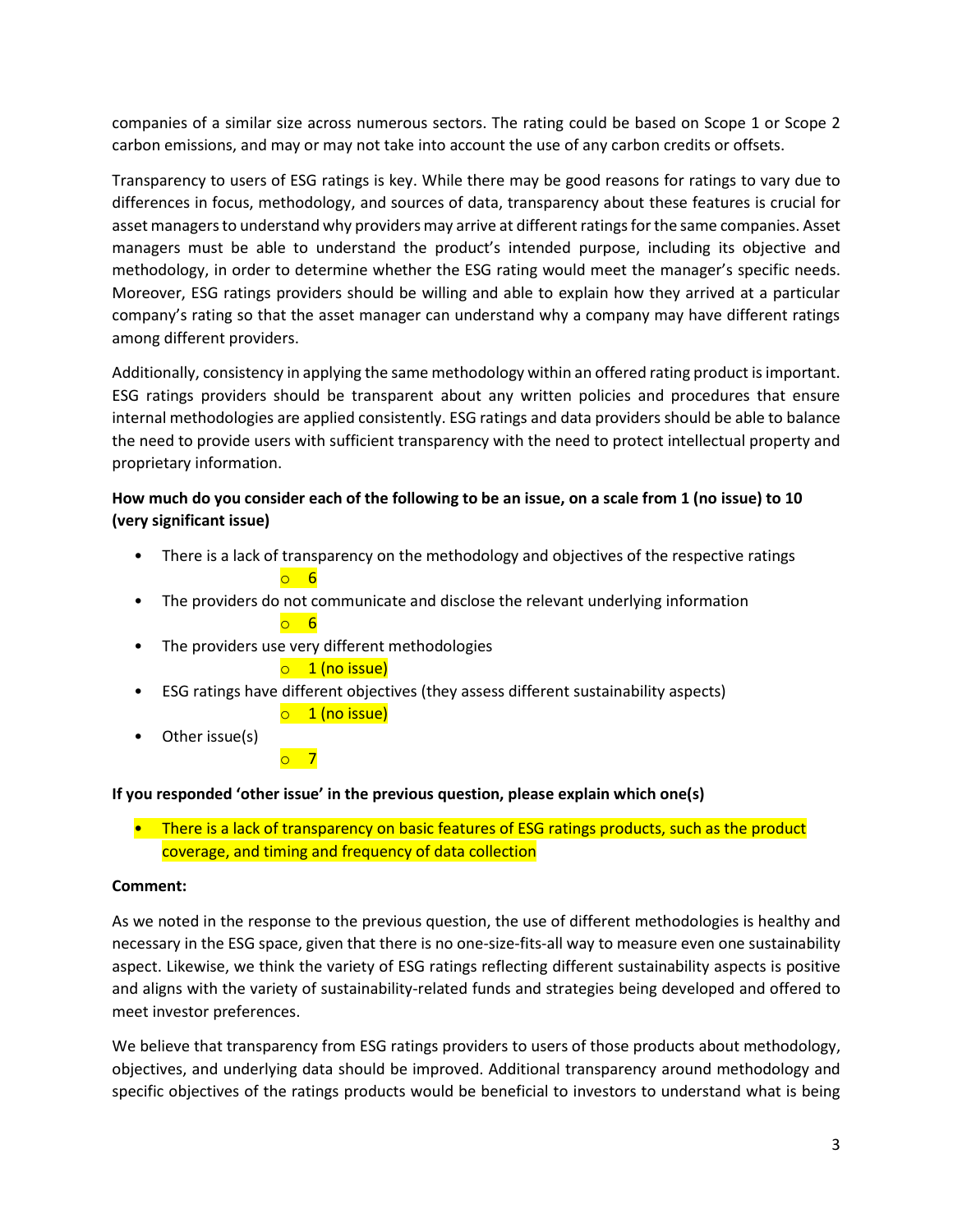rated, and how. For example, it is often unclear whether a rating is intended to assess risks to a company due to climate change or other environmental and social factors (*i.e.*, to inform integration of ESG risks), or if it is an assessment of the company's impacts on external environmental or social factors (*i.e.*, to inform impact investing strategies). Additionally, access to raw data is essential to investors' understanding of company sustainability features and how the ratings can inform their investment analysis.

As an important first step, we support the concept of an industry code of conduct for ESG ratings and data providers that could be developed using IOSCO's November 2021 recommendations.

## **Do you consider that a variety of types of ESG ratings (assessing different sustainability aspects) is a positive or negative feature of the market?**

- **Rather positive**
- Rather negative

### **Please explain your answer:**

Sustainable investing means different things to different people and can take many different forms, resulting in different factors to consider. Depending on an investor's strategy, different elements of the ESG equation might be important to an investment decision. The existence of a diverse array of ratings reflects the wide variation in how investors are assessing sustainability aspects of companies, as well as the range of sustainability-related strategies found in regulated funds, which may have different ways of approaching sustainability assessments.

Fund managers may use multiple ratings on multiple sustainability aspects as points of information in an investment analysis at both the company and portfolio level. Similar to ratings on the same sustainability aspect, there is no one-size-fits-all for ratings on *different*sustainability aspects. For example, when rating the "S" in ESG, it may be helpful to look at ratings focused on gender equality as well as ratings focused on health and workplace safety. Fund managers are best-placed to determine which ratings will help to inform which investment strategies.

When paired with sufficient transparency from ratings providers on methodology, objectives, and data, variety among ratings products is beneficial to investors. To reiterate, transparency is key. Ratings should have a clearly defined purpose (*e.g.*, performance risk-based or impact-focused), and the name of the rating should reflect that purpose.

## SECTION III: EU intervention

#### a) Need for an EU intervention

**Taking into account your responses to the previous sections, do you consider that there is a need for an intervention at EU level to remedy the issues identified on the ESG rating market?**

- Yes
- No
- No opinion

**Please explain why:**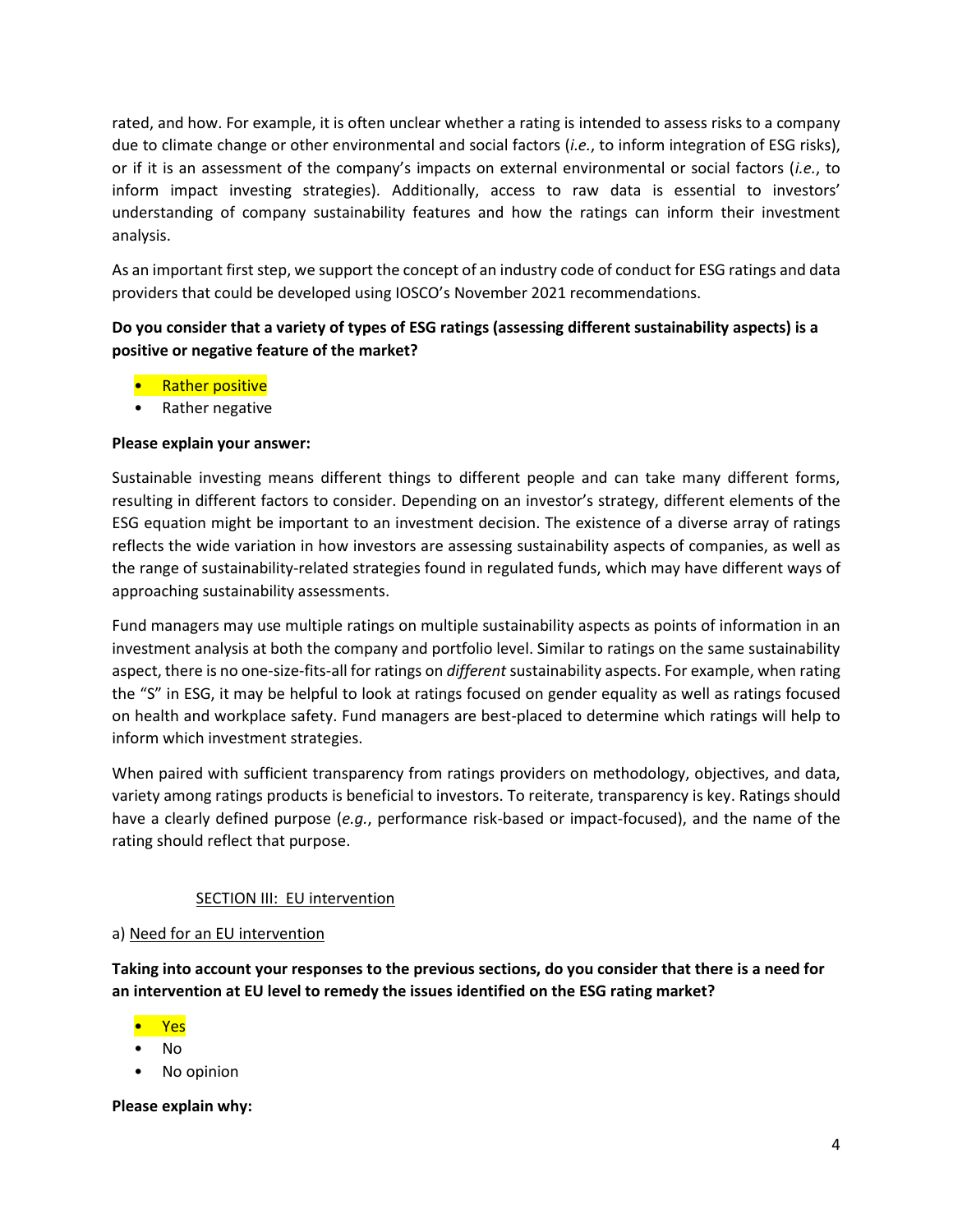As we noted to IOSCO when it was developing recommendations for a principles-based approach to improve transparency in the ESG ratings market, we believe ESG ratings and data providers should provide to users:

- $\circ$  the product's intended purpose, including its objective. This information enables the user to determine if the product fits their needs and helps users understand differences among ratings;
- $\circ$  data and information sources, explicitly stating if any estimates were used, which should include – being as specific as possible – the type of estimates used (*e.g.*, industry averages, model outputs) and the reasons for their use;
- $\circ$  policies, procedures, and methodologies underlying ESG ratings products to enable users to understand how the outputs are determined to ensure the product meets the user's intended objective;
- o the product coverage (*e.g.*, public vs. private companies, equity vs. debt, geographic coverage)
- $\circ$  timing and frequency of data collection to help users understand how current the data is; and
- o any potential or actual conflicts of interest.

The implementation of these measures by ESG ratings and data providers could contribute to a greater level of confidence in the use of these products within the financial system, supporting a greater up-take in usage while simultaneously helping to protect investors. We believe an industry code of conduct focused on these transparency measures would be sufficient to resolving the concerns raised by the European Commission's study on sustainability-related ratings, data and research published in January 2021.

## **If you responded yes to the previous question, what type of intervention would you consider necessary?**

- Non-regulatory intervention (e.g. guidelines, code of conduct)
- Legislative intervention

#### **Please explain your answer:**

We do not believe that regulatory intervention is needed at this time, and we are concerned with regulatory initiatives aimed at increasing consistency rather than improving transparency. Additionally, regulatory initiatives that would introduce specific and detailed standards may hinder product innovation that ICI members find valuable, as well as access to the market resulting in coverage gaps.

In our view, it is not appropriate or beneficial for policymakers to prescribe methodologies or dictate how sustainability aspects should be weighted, analyzed, or incorporated into investment processes alongside financial analysis, in order to make ratings more consistent. Fund managers acting as fiduciaries are best placed to choose appropriate opinions – financial, ESG, or otherwise – and how to use them in a broad analysis tailored to specific investment mandates.

At the same time, we are convinced that improvements are necessary to improve transparency of the underlying methodologies, assumptions, and objectives of ESG ratings and data. Policymakers should take steps to convene industry experts to develop common industry standards or codes of conduct.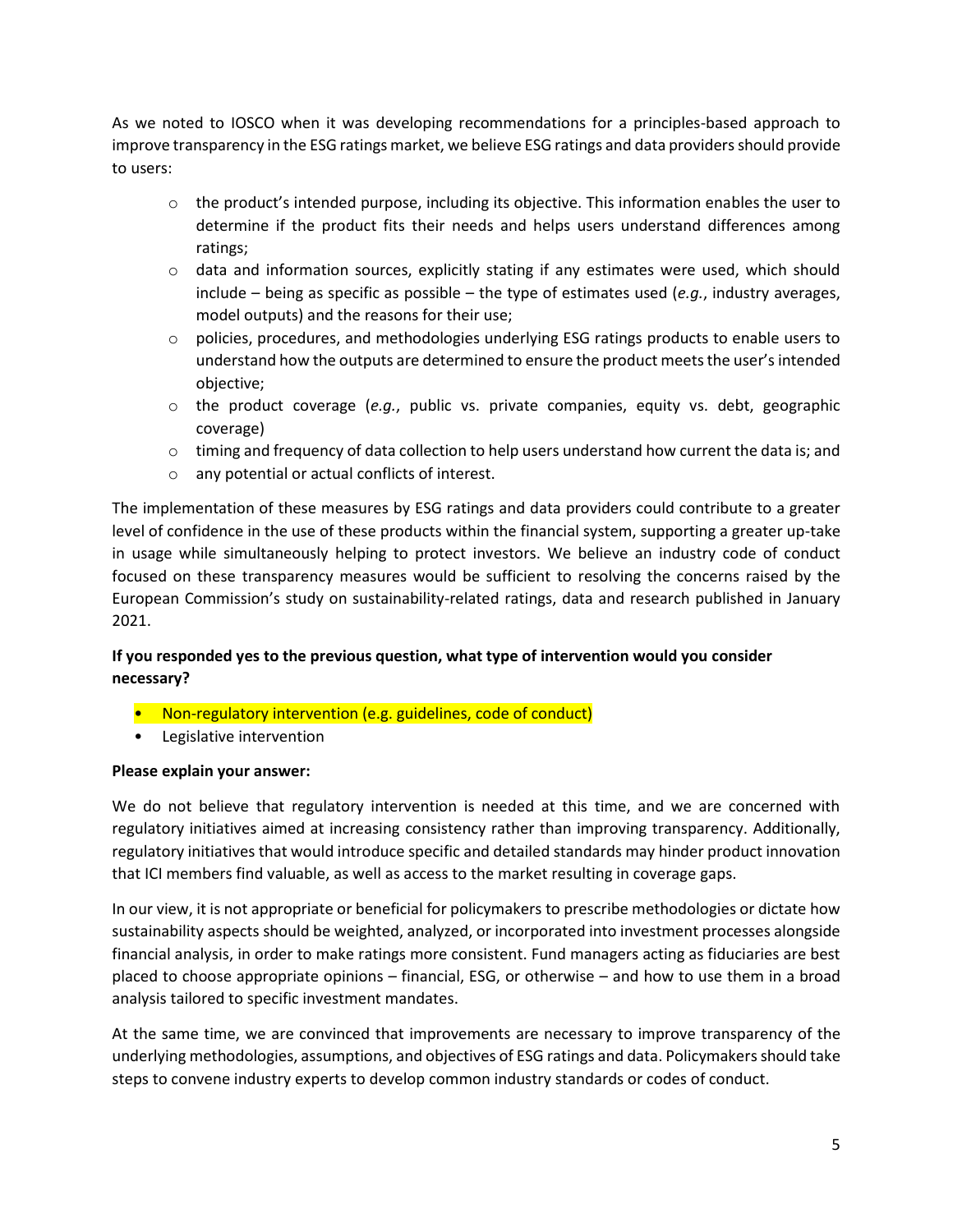European regulators have previous experience encouraging the development of a concrete and actionable industry-based code of conduct. As an example of an industry-based solution, we would like to draw your attention to the principles developed by the Best Practice Principles Group (BPPG) for providers of shareholder voting research and analysis in the EU (known as 'proxy advisors'). These principles operate on an 'apply or explain' basis, in line with the requirements of the revised EU Shareholder Rights Directive II (SRD II).

We think the Commission should consider taking a similar approach to improving market practices related to ESG ratings for two reasons: (i) there is no market failure that necessitates a regulatory action, as evidenced by the findings of IOSCO in 2021, and the Commission's own study on sustainability-related ratings, data and research published in January 2021; and (ii) we see striking similarities between the concerns around transparency of proxy advice and ESG ratings.

In 2013, ESMA determined that an industry code of conduct was the appropriate way to address those concerns for proxy advisors.

*"After analysis of the inputs received, ESMA concludes that it has not been provided with clear evidence of market failure in relation to how proxy advisors interact with investors and issuers. On this basis, ESMA currently considers that the introduction of binding measures would not be justified. … Consequently, ESMA considers that the appropriate approach to be taken at this point in time is to encourage the proxy advisory industry to develop its own Code of Conduct."* [ESMA Final Report Feedback statement on the consultation regarding the role of the proxy advisory industry (February 2013).]

The BPPG stands as an exemplary model of a well-functioning code of conduct, and we see no reason why additional measures would be needed in the case of ESG ratings. Regulatory action should be considered as a last resort.

## **If you responded yes to the previous question, what do you consider should be the prime focus of the intervention? (multiple choice)**

- Improving transparency on the operations of the providers,
- **Improving transparency on the methodology used by the providers,**
- Improving the reliability and comparability of ratings,
- Clarifying what is meant by and captured by ESG ratings, to differentiate from other tools and services,
- Clarifying objectives of different types of ESG ratings,
- Improving transparency on the fees charged by the providers,
- Avoiding potential conflicts of interests,
- Providing some supervision on the operations of these providers,
- Other measures (please specify).

## **Please specify the "Other measures" the intervention should focus on and explain what solutions and options you would consider appropriate.**

• Transparency around potential or actual conflicts of interest

Policymakers should take steps to convene industry experts to develop common industry standards or codes of conduct.